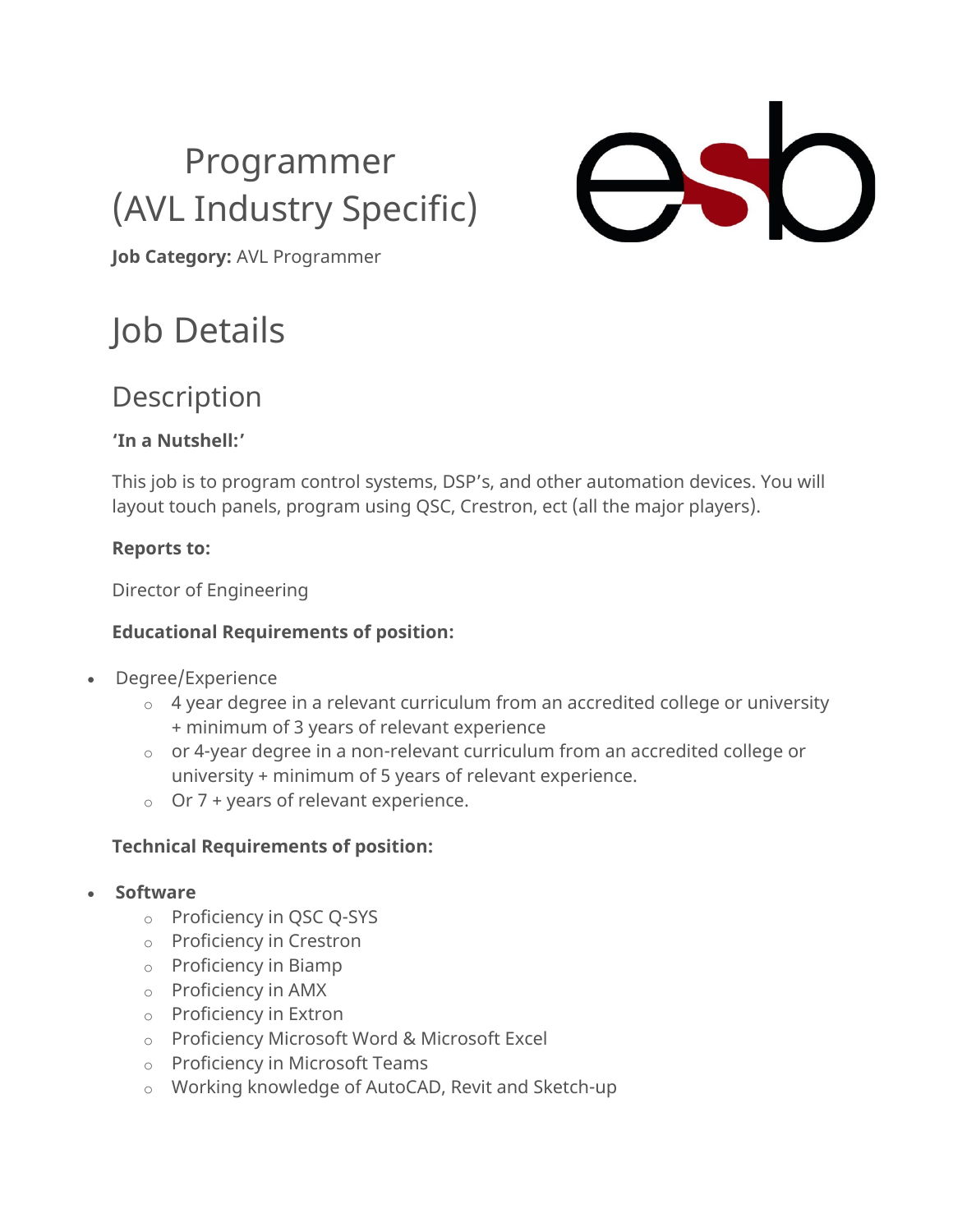- **General**
	- o Mastery of Control Logic specific to the Audio, Video, and Lighting industry
	- o Working knowledge of construction

#### **Essential Function of the position**

- Self-motivated
- Work with sales and field management to generate job specific plan for the project
- Serve as the main point of contact for the customer for programing needs
- Work with Pre-Construction and Field Supervision to identify and implement all contract deliverable, quality testing, and reporting requirements.
- Create staging, logistics, and phasing plan for project
- Mentor and train assistant programmers and co-op/intern students
- Request for information (RFI) process

#### **Relationship Management**

- Establish and maintain relationship with design team and Owner counterpart
- Establish and maintain relationship with project subcontractors and vendors
- Ensures positive exposure to community

#### **Corporate Culture/Evolution**

#### **Mental Effort**

Considerable mental effort and comprehension, sustained concentration with frequent interruptions

#### **Physical Effort**

Requires moderate, varied physical effort and dexterity including sitting, standing, walking, seeing 20/20 (with or without correction), talking, and hearing (with or without aids)

#### **Working Conditions**

Varied – Small private office, cubical or shared office with public contact/fellow employees. Location may be on jobsite or in corporate or regional office.

### Additional Qualifications